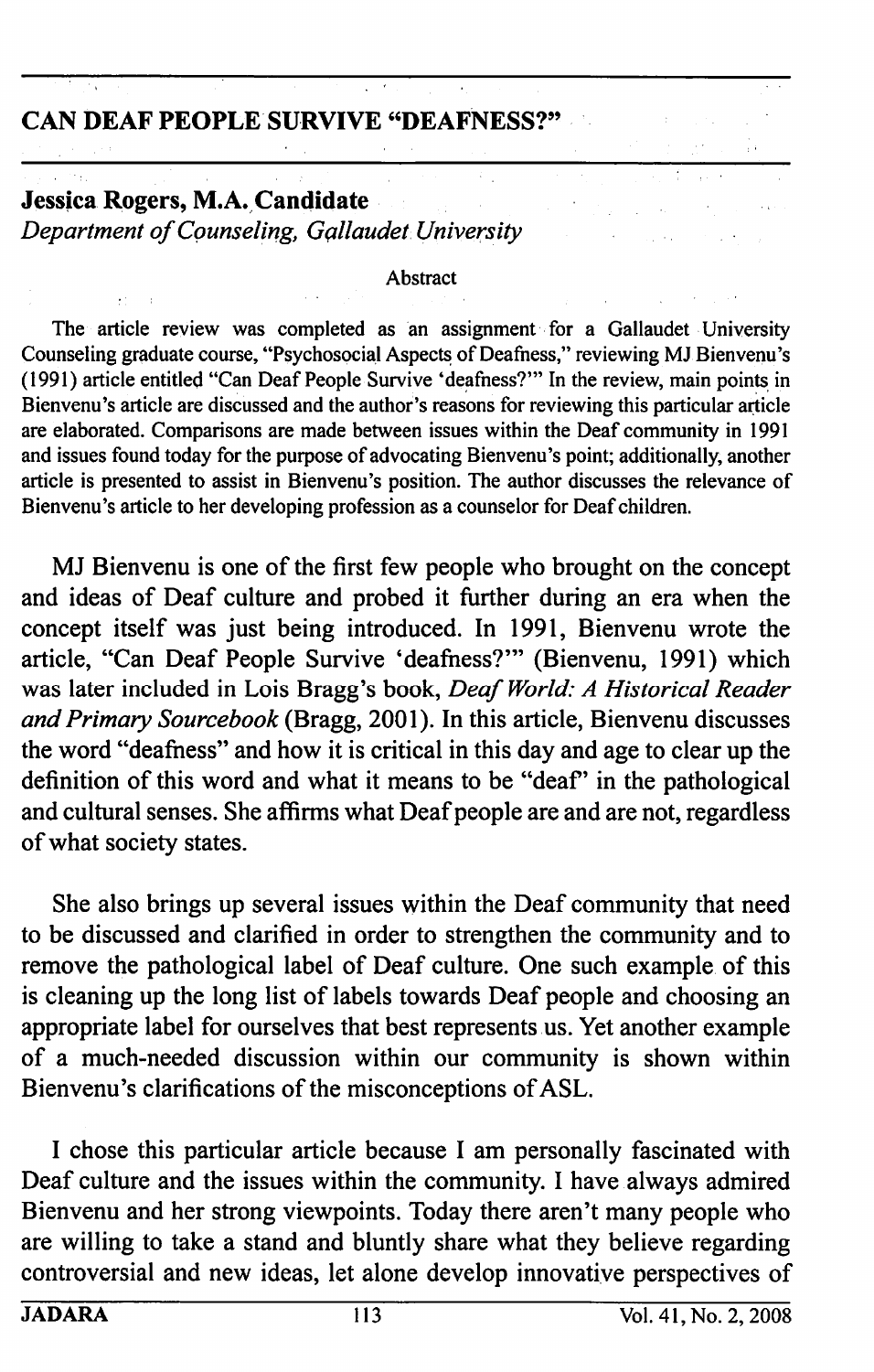these ideas. As a student participating in the counseling course entitled "Psychosocial Aspects of Deafness," I was elated when I discovered at the beginning of the semester that we'd be covering a broad range of topics regarding Deaf people and Deaf culture, allowing for further probing of varied perspectives. I chose this article because I knew it would contribute to the stimulation of my thinking and ideas about these topics.

I am tired of the same old viewpoints that have been repeatedly argued. I want to put on a new lens and develop new approaches towards the discussion of these topics in order to truly grow as a community in its wholeness. When thinking about what the world was like back in 1991, with the Americans with Disabilities Act in its infancy and with oralism and Total Communication (TC) still in their strong movements, I believe that Bienvenu's discussion within this article was a breakthrough, thrown into people's faces. I'm curious about how much this kind of discussion was already underway and how many other publications covered these new ideas during this time. Even with this "breakthrough," I feel that the same arguments have been used for the past 16 years since then and I wonder about the efficiency of these arguments with the increasing rate of technology used today, not to mention in the near future.

Bienvenu says it best when she states: "It is time that we stopped being passive, and boldly declared our objections about how we are defined by non-Deaf people" (1991). This is especially true with the increasing rate of cochlear implant surgeries; that is a clear example of non-Deaf people defining Deaf people. The process of implanting Deaf people itself implies that non-Deaf people view Deaf people in the pathological sense. Deaf people are the minority and the majority's strong use of media and technology makes it tricky for Deaf people to jump into their own selves and truly develop their own rightful identities as human beings. Because we are the minority, "How we label ourselves is very important" (Bienvenu, 1991). Labels send a message out to the majority about our community, whether we like it or not.

Bienvenu derives examples from other scholars' articles and examples of various events (such as the production of various multimedia to promote Deaf culture) to back her viewpoints, yet at the same time her article is strongly developed from her own opinions. There might be questions about her use of other communities' viewpoints and issues to compare with those within the Deaf community, such as comparing the label "hearing impaired"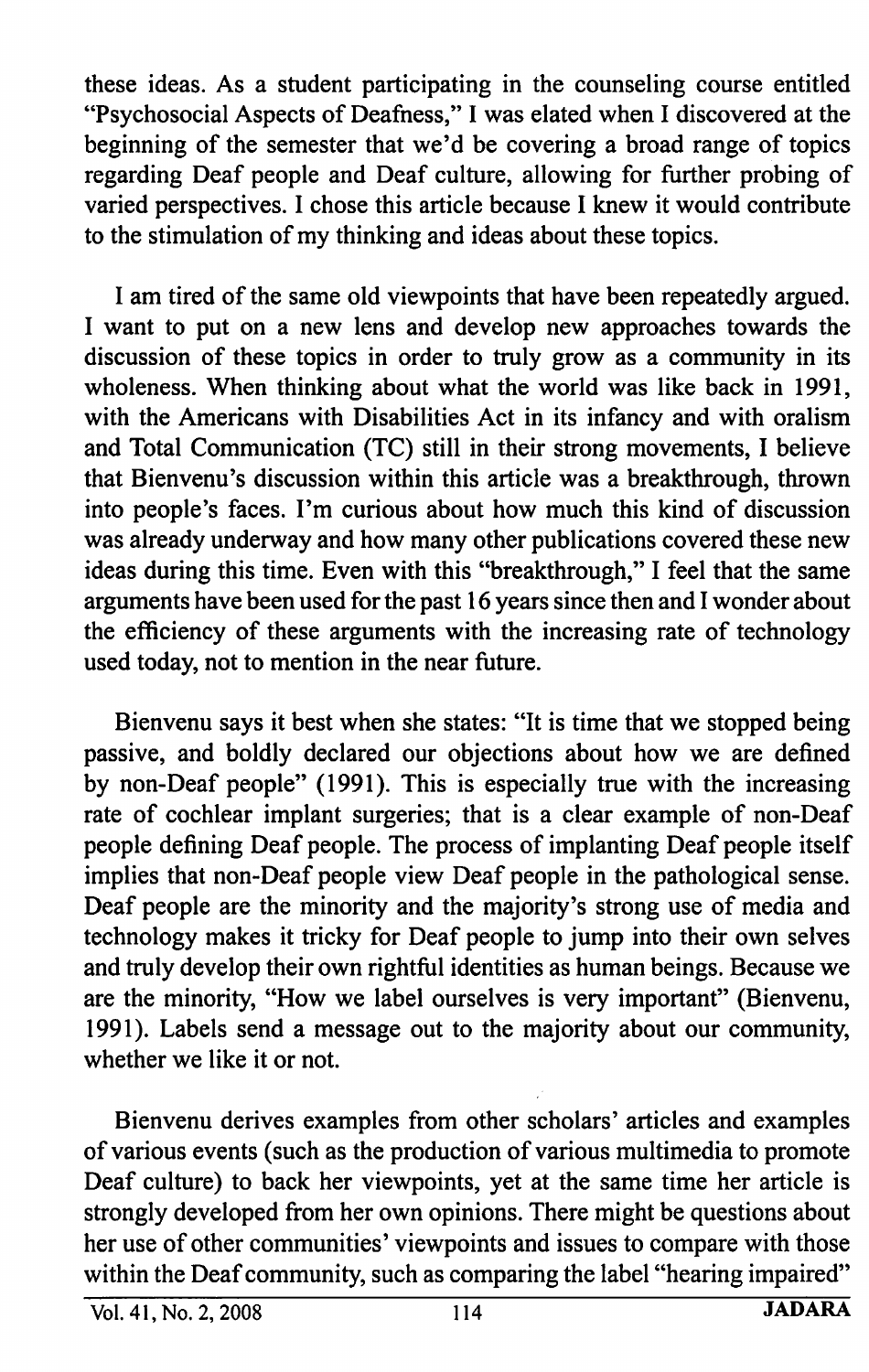to "nigger." While this may be controversial, this can also be a wonderful strategy to begin a much-needed discussion about the implications of such labels.

A potential complication of this article is the broad range of topics stated in the article that need to be confronted in order to change the world's perspective of Deaf people. It is almost as if Bienvenu is jumping from one area to another with the possibility of overwhelming readers who do not have a strong basis of knowledge regarding the Deaf community. This article needs to be taken in with an open mind and plenty of discussion with various people in order to be processed fiilly. This article is simultaneously an overview of and a crash course in the issues of the Deaf community.

Another article I found that can be used to increase readers' understanding of Bienvenu's article is "Signs of their times: Deaf communities and the culture of language" (Senghas & Monaghan, 2002). This article provides an elaboration of the importance of looking at Deaf community with a sociocultural lens rather than a pathological lens. The authors focus "on issues of community identity and related cultural phenomena, especially language, and appropriate theory and methods for analysis of such issues (Senghas & Monaghan). There are many other publications that follow the same course while there are very few that provide similar outlines to ideas such as that of Bienvenu. I believe that articles such as the abovementioned will help readers gain better understanding of the implications that Bienvenu provides. Readers can learn about topics such as the definitions of "Deaf/ deaf" and sign language viewed as complex grammatical systems; upon reading about these topics, they can broaden their perspectives to take in those of Bienvenu and challenge their own thinking. I believe this was an intention Bienvenu had when writing this article.

As a future counselor, this article is beneficial for me. I will be working with Deaf children, the majority of whom will be from hearing families, as well as their families. It's guaranteed there will be times where I will have to sit with these children and families and educate them about the various aspects of the Deaf community, as well as the perspectives within these aspects. This article provided me the opportunity to take a look at these perspectives myself from assorted angles and better understand the issues myself in order to be able to clearly explain and discuss them with these children and families.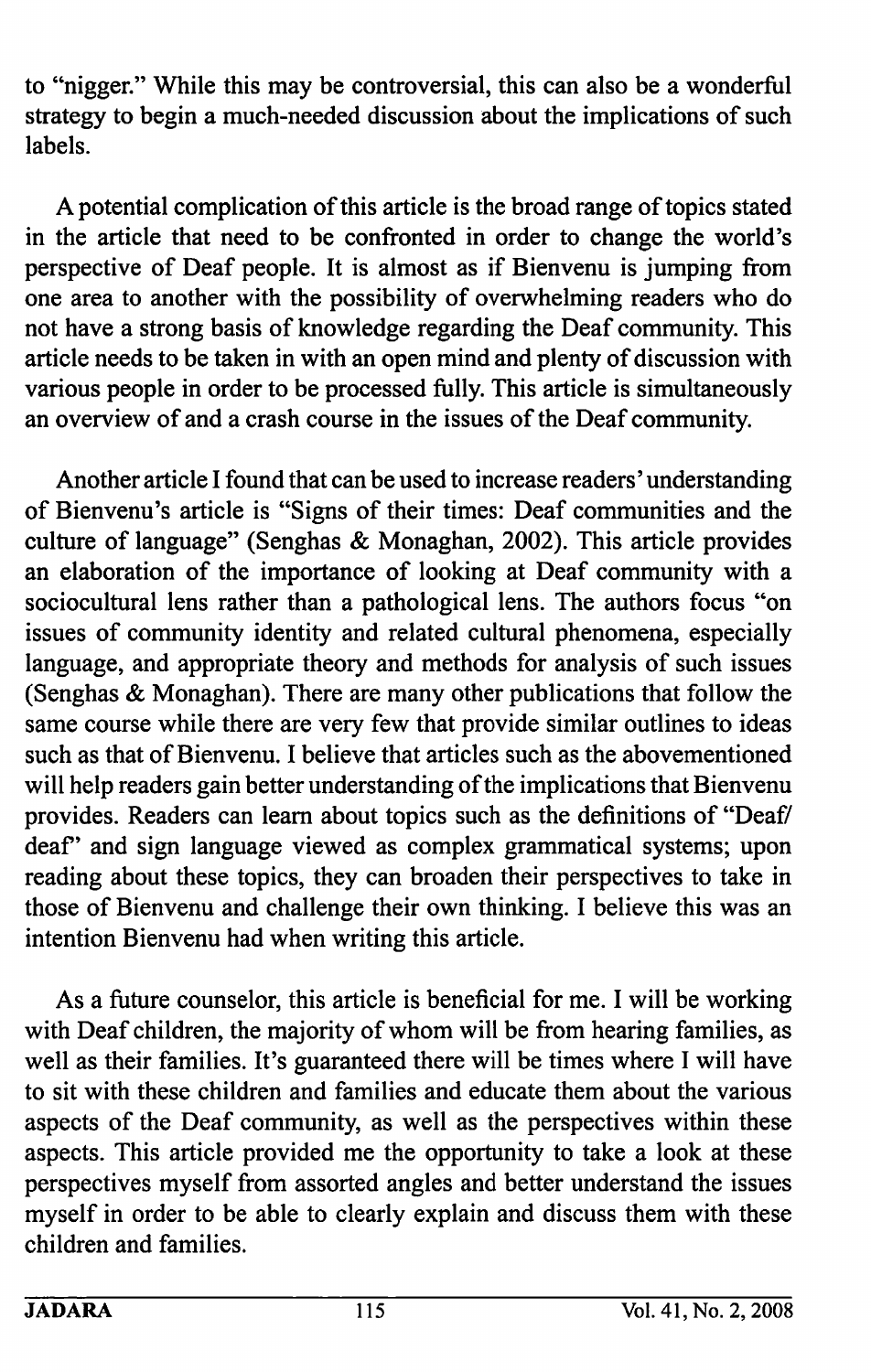Furthermore, there are many Deaf children who go through intense identity development and the mixed messages within and outside the Deaf community regarding what it means to be Deaf adds to this complication. It is my responsibility as a counselor to guide them through their development and teach them how to develop their own ways of thinking and seeing things. Empowerment is the key to genuine development. Our community will not grow if we do not teach our children how to think outside of the box for themselves.

While it is not my intention to encourage people to follow Bienvenu's beliefs, I believe it is my role to provide people with the various resources that are out there and allow them to develop their own viewpoints rather than manipulate their beliefs and thoughts to fit those that are mine. We need more people to think more critically within themselves about these topics and encourage this stimulation to other people around them. Our commimity's struggle to develop strength within ourselves is restricting our ability to reach out to the world and make waves for ourselves and others; once we develop this strength, who knows what kind of impact we can have on the world.

Jessica Rogers Gallaudet University Department of Counseling 800 Florida Avenue NE Washington, B.C. 20002-3695 Jessica. rogers@gallaudet. edu